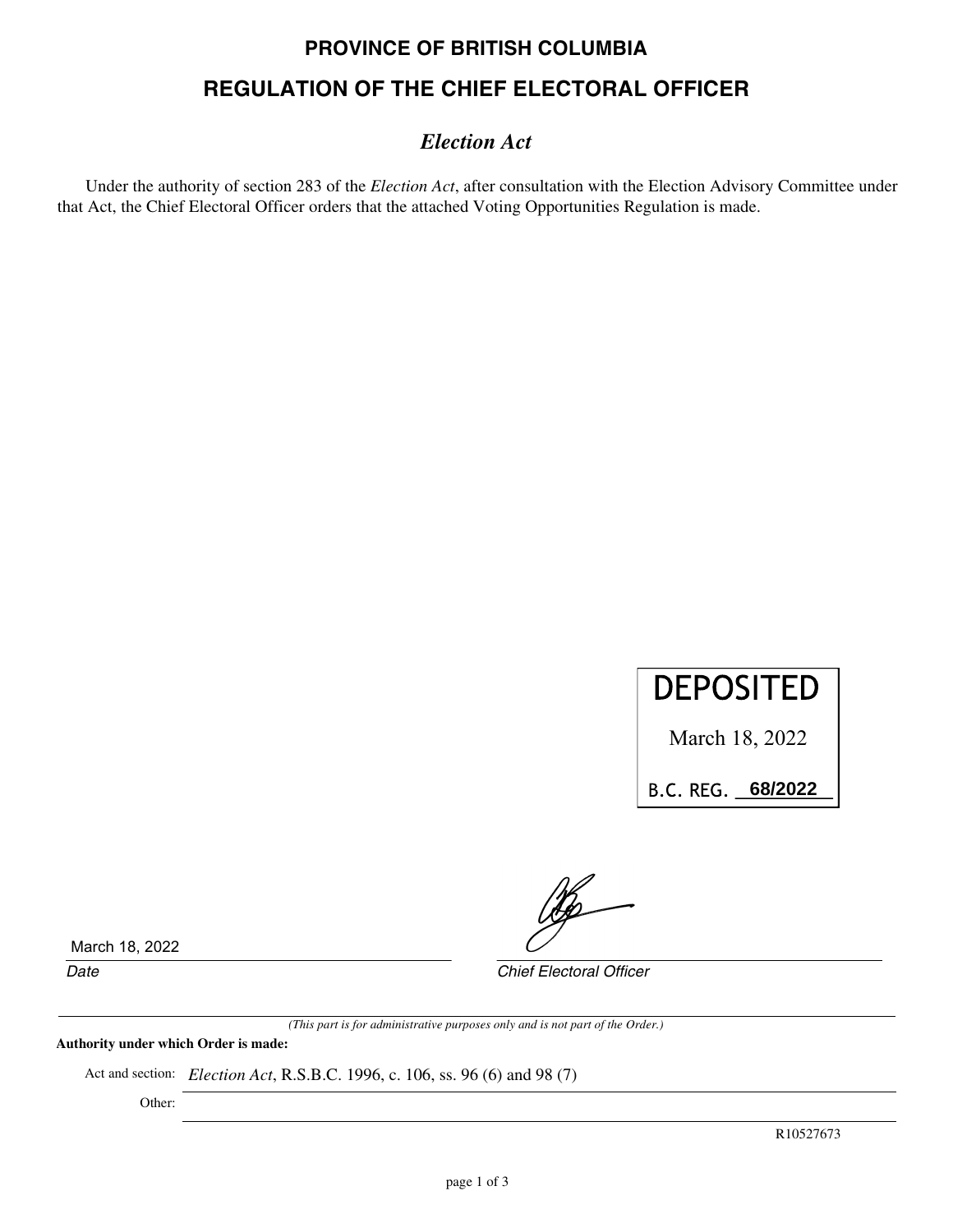## **VOTING OPPORTUNITIES REGULATION**

#### **Definition**

**1** In this regulation, **"Act"** means the *Election Act*.

#### **Voting in another voting area**

- **2** For the purposes of section 96 (6) (a) of the Act, when an individual attends to vote at a final voting opportunity established for another voting area in the same electoral district as the voting area in which the individual is resident, the election procedures set out in section 96 (2) to (5) of the Act apply, and if an electronic voting book is not used at the final voting opportunity, the election official responsible must also proceed as follows:
	- (a) before the ballot is given to the individual, the election official responsible must complete a certification envelope by recording the applicable information specified on the certification envelope;
	- (b) before the ballot is deposited in the appropriate sealed ballot box, the election official responsible must
		- (i) place the ballot in a secrecy envelope, and
		- (ii) place the secrecy envelope in the certification envelope.

#### **Voting in another electoral district**

- **3** (1) For the purposes of section 96 (6) (b) of the Act, when an individual attends to vote at a final voting opportunity established for another electoral district for which an election is being conducted at the same time as the election in which the individual is voting, the election procedures set out in section 96 (2) to (5) of the Act apply, and the election official responsible must also proceed as follows:
	- (a) if the ballot is a write-in ballot, the election official responsible must, when issuing the ballot, provide the individual with a copy of the list of candidates, indicating the names of the candidates for the electoral district for which the individual is a voter and, as applicable, the status of the candidates as representatives of specific registered political parties or as independent candidates;
	- (b) if an electronic voting book is not used at the final voting opportunity, the election official responsible must, before the ballot is given to the individual, complete a certification envelope by recording the applicable information specified on the certification envelope;
	- (c) if an electronic voting book is used at the final voting opportunity, but it is not connected to an electronic network, the election official responsible must, before the ballot is given to the individual, complete a certification envelope in accordance with the procedures established under section 79.02 (2) (e) of the Act;